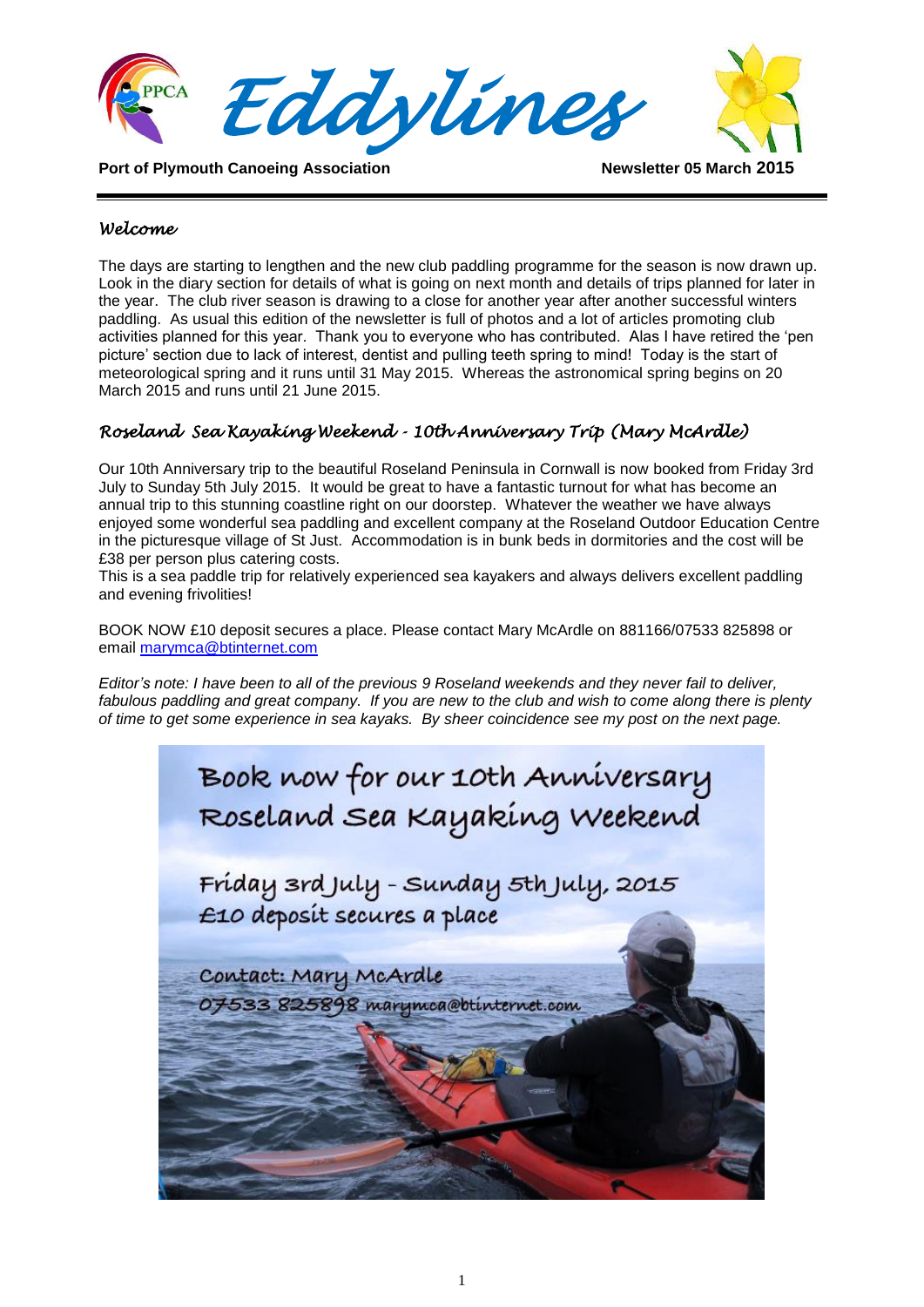### *PPCA Introduction to Sea Kayaking (Terry Calcott)*

If you have wanted to try sea kayaks out but never had the opportunity now is your chance. The session is aimed at those who are paddling around 2/3 star standard and are novice sea kayakers. It will cover some theory and a lot of practical aspects of sea paddling, culminating with a sea paddle somewhere in the sound. Dates to be decided once numbers are known.

Club sea kayaks are available for use or bring along your own if you have one, if you would like to book a place and a boat or have any questions please let me know by email terryc1@blueyonder.co.uk or telephone 07828652775.

# *Midsummer(ish) camp, 20 – 21 June (Clive Ashford)*

This year's midsummer(ish) camp will take place on 20 – 21 June. (I did consider calling it the "getting on for autumn camp"). I have permission from the National Trust to camp at Ayrmer Cove, which is at grid ref SX 640455. The plan is to paddle from Mount Batten and back, some 15 miles each way, but this is weather dependant. There are no facilities at Ayrmer Cove. Just to be clear that means no tap, no loo, no showers and very definitely no shop. There is a pub half a mile away. Whilst we are not being charged to camp I think a donation of £3 each to the National Trust would be a nice gesture.

This trip is only suitable for sea kayaks. Club boats are available, if you want to book a club boat for this trip please do so via me (Clive Ashford) 01752 344425 or [cliveandjoy01@gmail.com](mailto:cliveandjoy01@gmail.com)

# *Old Father Thames Weekend, 18 – 21 September (Clive Ashford)*

I am running a weekend paddling on the River Thames, 18 – 21 September. I have booked bunkhouse accommodation at the Youlebury Scout centre. The bunkhouse I have booked is called the Gulf, if you look at<http://www.scoutactivitycentres.org.uk/locations/youlbury/accommodationandcamping/the-gulf/> you will see that this is very posh. For those that worry about such things there are 2 shower blocks within a 30 second walk of this accommodation, so we won't all be queuing for the 1 loo! You will notice that there are various sized rooms. Youlebury is situated close to Oxford and would make a good centre for a family weekend. If the non paddling members of your family wanted to stay that would be fine, or if you simply wanted a non paddling family weekend away that would be fine as well.

There is no white water on the Thames, instead this is a weekend of gentle paddling through what I am told is a beautiful part of our green and pleasant land. I don't know exactly where we will paddle yet but aim to be somewhere between Cricklade and Oxford. I will organise catering on the basis of 2 x breakfasts and an evening meal on the Saturday, coupled with unlimited tea & coffee all weekend. You will need to make your own arrangements for the Friday evening meal and packed lunches.

The cost of the weekend will be: **Accommodation** £30 per head. **River Thames licence** £8.50 per boat. (You will already have this if you are a BCU member). **Catering.** TBA.

A non returnable deposit of £5 per person will secure your place. Please send cheque payable to Port of Plymouth Canoeing Association to Clive Ashford, 45 Lucas Lane, Plympton, Plymouth PL7 4EU.

Any queries please call 01752 344425 or e-mail cliveandjoy01@gmail.com

#### *Easter Paddle Sat 4th April Wembury Beach*

The Easter paddle will start & finish from Wembury beach. Meet at the beach car park (GR 518484), ready to paddle for 10:30, (0915 at Mount Batten for club equipment). It has become a PPCA tradition over the years that paddlers dress in some form of Easter theme. We also have a communal feast of Easter food to share with each other.

Details will be posted on the forum nearer the date. Where we paddle from will still be dependent on the weather/sea conditions on the day (if inclement it will be from MB).

07828 652775 or terryc1@blueyonder.co.uk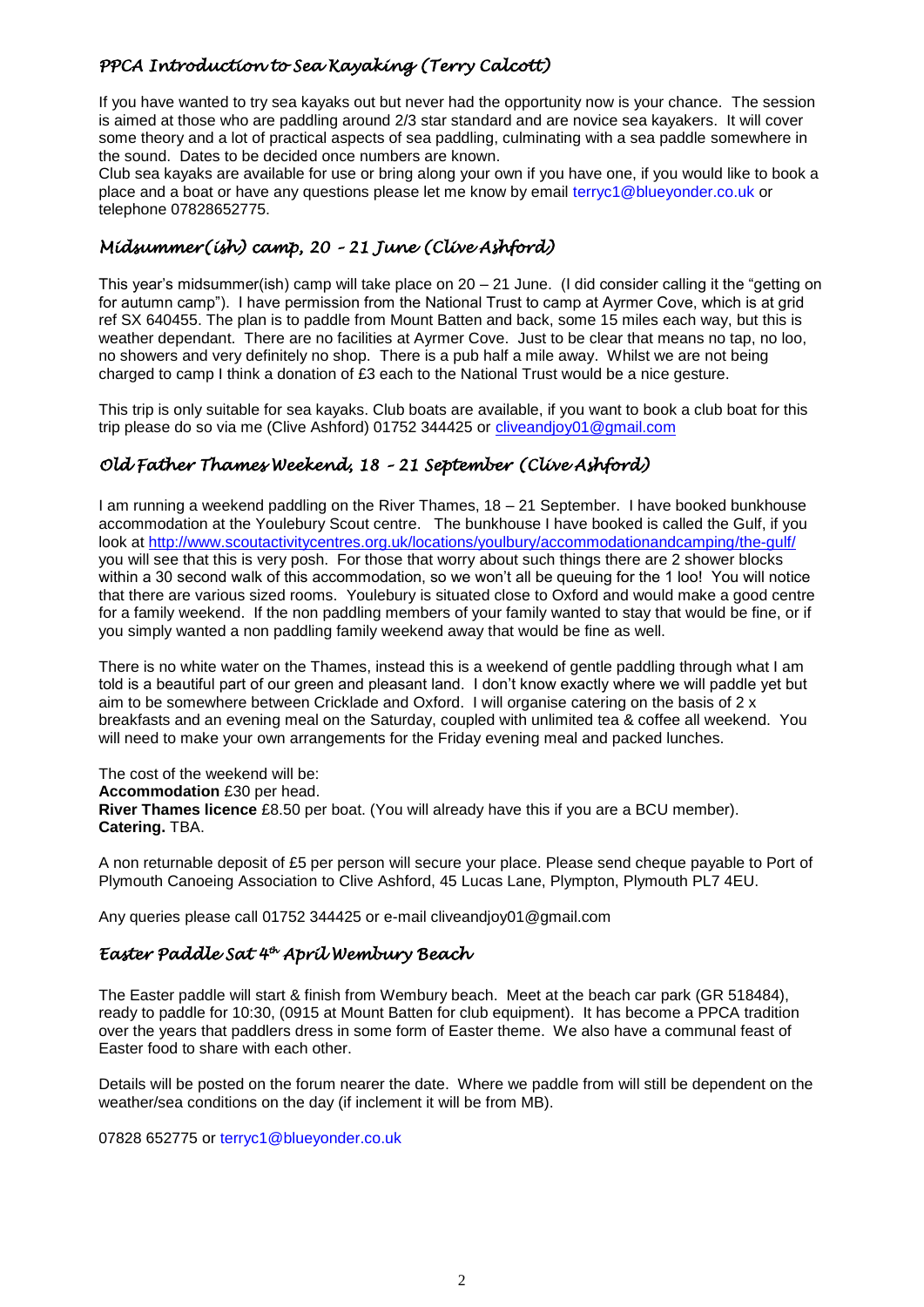# *Blast from the past*



### *The Embankment 1953*



*Club member Ian Shorey negotiating Triple 2 on a quite high day 1986 (photo from Nick Benney)*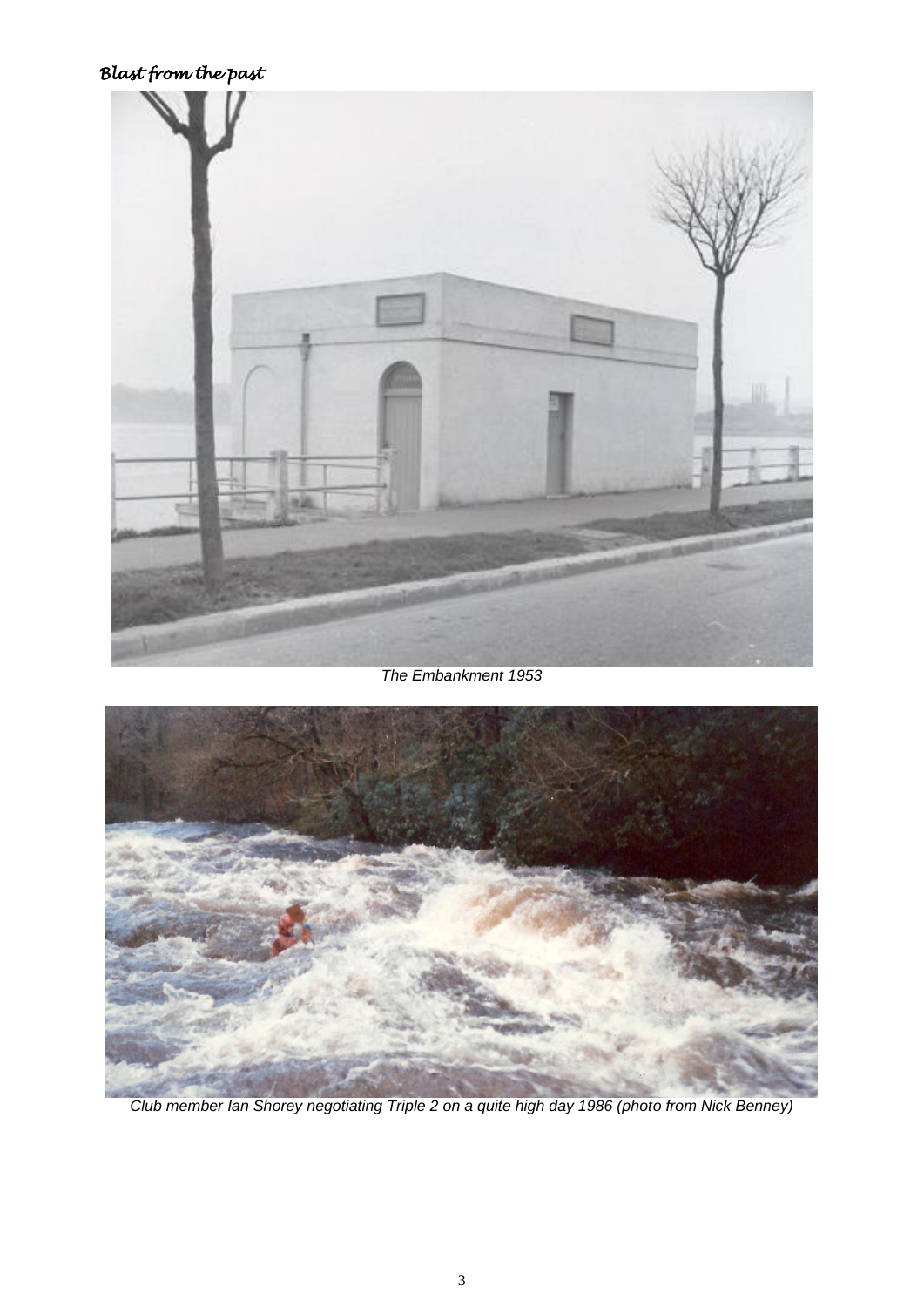#### *Nature Watch – Jellyfish*

Not everyone's favourite but in their natural habitat stunning creatures to watch as you paddle by. We are fortunate that from our base at Mount Batten you are likely to see all of the more common Jellyfish to be found in UK waters. A group of jellyfish is called a 'smack' although it is sometimes known as a 'bloom'.



*Lions Mane (left)* - Fairly common and large - often growing to 'dustbin lid' sized proportions and reaching up to 2m in diameter. They are umbrella shaped and reddish brown in colour with long thin tentacles which can reach up to 30ft in length and produce a sting if touched.

#### *Moon Jellyfish (right)* - The main body is

translucent in colour with four pinky/purple spots on the top. This species only has a mild sting. They swim by pulsing the bell which pushes them forward slowly in the water. Impressive swarms can be





seen in late summer when they are at their largest.

*Compass Jellyfish (left)* - It is usually described as having a saucer shaped bell (body) which is usually pale yellow to light brown in colour with darker lines running from the centre point to the edges. These lines look like the markings on a compass which is how this species gets its name. (photo by Mary McArdle)

*Blue Jellyfish (right)* - These are similar in size to the compass jellyfish and also bell shaped but have a purplish/blue tinge to them. If you look closely, you'll be able to see through the body and notice darker radial lines inside. Like other jellyfish, they will sting but it is very mild. It has a thicker umbrella than the common jellyfish, and is often a dark blue in colour. It has a mass of tentacles trailing below it, many of which have stinging cells present.





*Barrel Jellyfish (left)* - Also known as the dustbin-lid jellyfish this species is found mostly around the west and south coasts of the British Isles. They are a large jellyfish species, reaching up to a metre across in exceptional specimens, although they are usually half this size in British waters. The usual colour is white to pale yellow. This species of jellyfish is easily identified by its domed bell upper section and trailing tentacles, the upper portions of which are often referred to as resembling the appearance of cauliflower. (photo taken just off Mount Batten pontoon this year).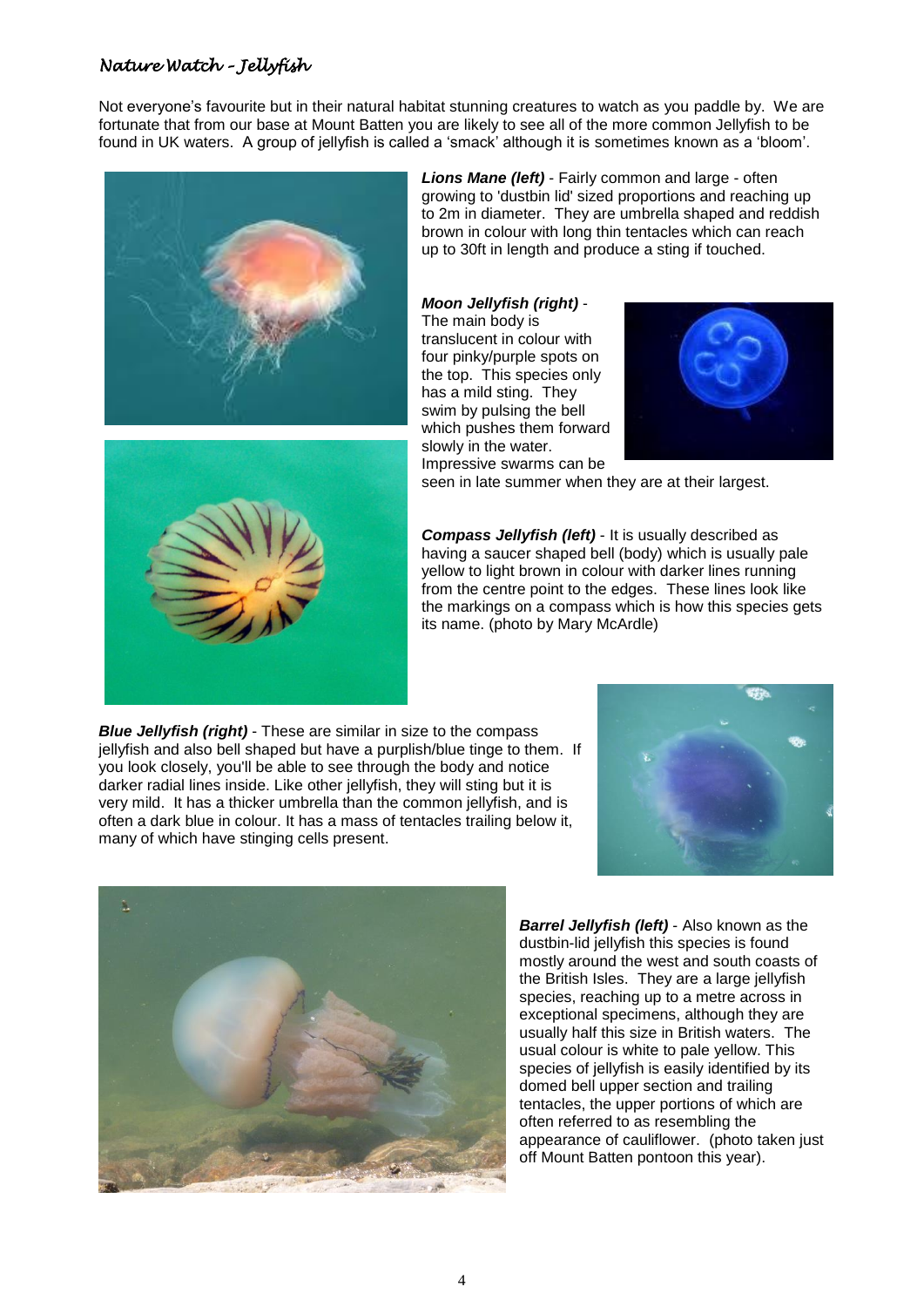

*A double Banjo on the Upper Dart*

*Old Nosey* 



For the nature lovers amongst you Spoonbills have been sighted recently at Drakes Island. During the Rec paddle yesterday I asked Brim if we could make a detour via Drakes to see if any were roosting. Alas we only came across a close cousin of the Spoonbill the Johnbill (see photo).

During a recent spell of bad weather and the Rec paddle cancelled Clive organized a leisurely walk around the local area. We wish Jane a speedy recovery from the broken wrist sustained when she slipped up during the walk.

Congratulations to Andy Nicholls on passing the 4 Star Leader award in Open boat.

The Yealm Harbour Authority has decided NOT to charge kayaks for launching from their slipways this year. Hip Hip Hooray I say.

# *3 star whitewater kayak assessment (Clive Ashford)*

Clive Ashford and Julie Elworthy are running a 3 star whitewater kayak assessment on Sunday 8 March.

In order to prepare for this we do need to know who is being assessed in advance. If you want to be assessed please contact Clive on either 01752 344425 or [cliveandjoy01@gmail.com](mailto:cliveandjoy01@gmail.com)

### *Better than the Loop (Clive Ashford)*

During the winter months Ken will often be found on a Thursday morning with a bunch of rather suspicious looking characters paddling the Loop section of the river Dart, a bunch of people who have been referred to as "Ken's Thursday Club." Irish Bekky thought that she would like to join them this season so she arranged to have every Wednesday off work. (Yes, Wednesday. At this juncture I am probably not allowed to stress the term *Irish* Bekky, nor speculate that she may have dyed her hair and is actually a natural blonde, so I will let you make those rather naughty connections for yourselves). Being a wily creature Bekky persuaded Ken that Wednesday paddling was far superior to Thursday paddling and so it is that this season Ken's Thursday club now paddles on Wednesdays. I bet this has something to do with being pretty. (Bekky that is, not Ken).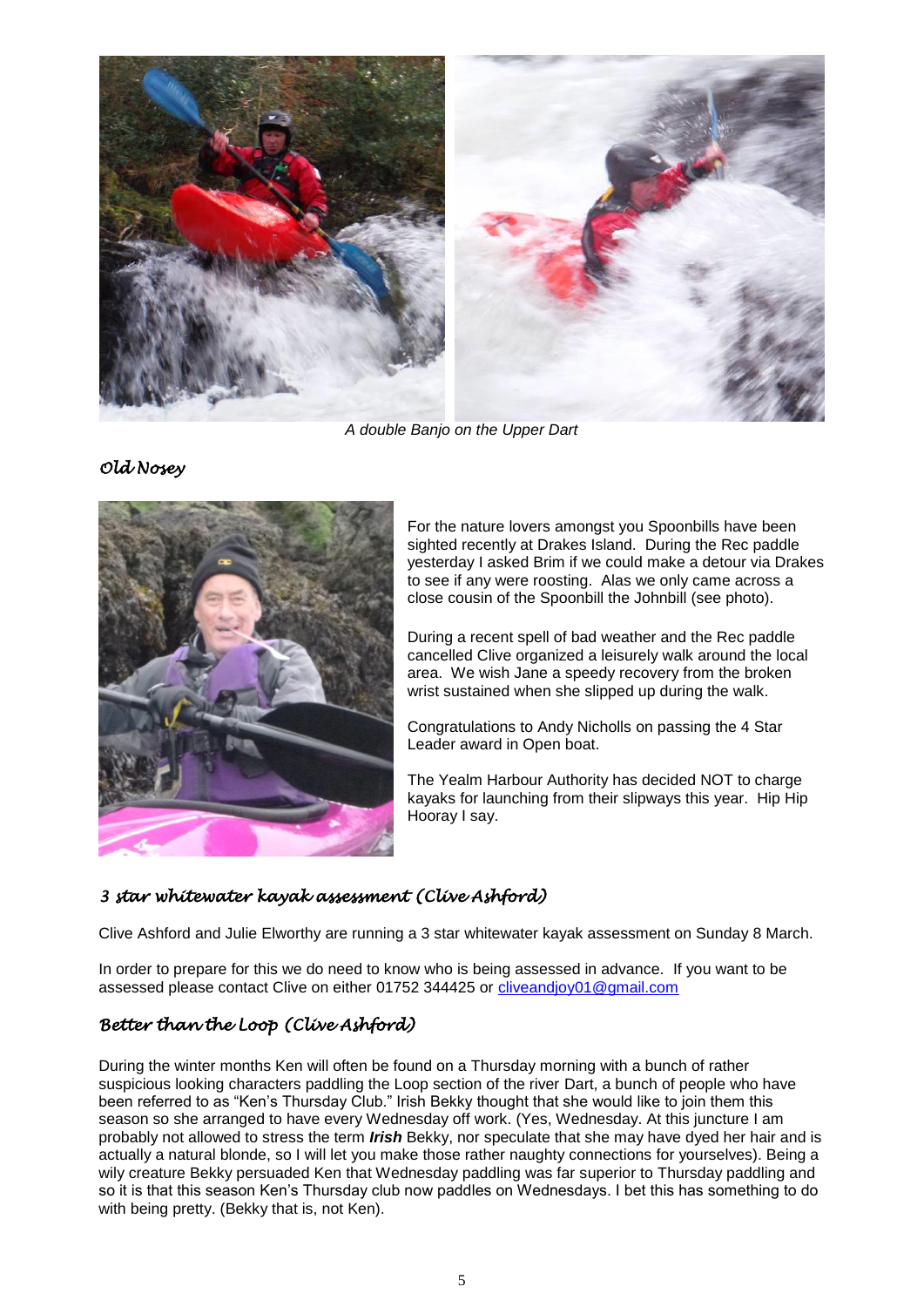I joined this illustrious(?) band of paddlers early in the season and on one such occasion I spent the time letting Bekky know what she was doing wrong and suggesting ways in which she could improve. I am under no illusions as to my coaching skills so I idly note that when Bekky's skills did improve it would have been in spite of, rather than because of, my intervention, but improve she did.

After a while the Loop becomes a bit dull and some people want to progress to more interesting waters, but that progression can be difficult. The obvious choice of river is the Middle Tavy but getting there when the river is at a sensible level for our progressive paddler can be tricky. The other choice is the Upper Dart, which is a whole grade harder than the Loop, has a lot more rapids and comes with horror stories. As if that wasn't bad enough they have even named one of the rapids Euthanasia Falls, which is hardly a confidence booster for those of a nervous disposition.

Judging whether someone is ready to move on from the Loop is difficult. After a while a club paddler will get to know every line and every rock on the Loop, thus they may look like a good paddler when in fact they simply have a good memory. Moving onto unfamiliar waters will very soon find out any weaknesses, unfortunately often putting huge dents into sometimes inflated but fragile egos. Because of this I have introduced a fair number of club paddlers to the joys of the Upper Dart but with varying degrees of success. The Mitchell brothers and Louis Ede for example have all thrived on the experience but for others a disappointing walk out was the order of the day. Then there were a few social media fans who had spent the previous evening looking at YouTube and subsequently turned up to the river petrified. They also had to walk out but quite possible in a far more relived state of mind.

Anyway, back to Bekky. Her paddling got so much better that on a cold February morning we had a discussion that went along the lines of: Me. "When are you going to run the Upper Dart?" Bekky, "When I'm ready." Me. "I think your paddling is ready, you'll be ready as soon as your head says you are." Bekky, "Even in this boat?" (Bekky has an ex club Acrobat 270). Me, "No probs." Bekky "I'm ready." Me, "What are you doing on Monday?"

And so it was that Bekky, Tony Blackmore and I met at New Bridge car park on a cold Monday morning with a dusting of snow making for a very picturesque scene. The river level was definitely on the low side but we decided that wasn't a bad thing. We got changed, sorted out the shuttle and set off to Dartmeet.

The Upper Dart starts off as a simple grade 2, soon becomes grade 3 and then comes to a rapid that I call First Island. (I don't think anyone else has given that rapid a name). First Island is fairly long, demands manoeuvring of the boat on the rapid to get down narrow jets and will always put rocks in the way to trip up the unwary paddler. This rapid is harder than anything on the Loop and as I described it to Bekky I made the observation that if she wasn't still smiling at the bottom of this rapid, then we would need to have a discussion as to what we were going to do, or rather what she was going to do. I need not have worried; we pulled into an eddy after First Island with Bekky's face making like a Cheshire Cat.

We bobbed down the remainder of the grade 3 warm up section and then arrived at the top of the Mad Mile, the famous section of grade 4 paddling, which may or may not be a mile long. At the top of each rapid we talked about lines, sometimes got out and inspected and then ran the rapid. As the Cheshire Cat kept smiling I assumed that everything was going fine and carried on in similar vein.

We got to the last of the grade 4 rapids. Again I described the route to Bekky and as Tony led the way I asked if Bekky wanted to go second or third. Unusually Bekky said third but as it transpired that was a good call. I can report that Tony managed to get lost and that following him would have involved having eyes on stalks and a less than calm demeanour. Tony ran out of water and was seen desperately pushing with his hands and using his very expensive paddle as a pole vault. The desperation of a paddler wedged just above a gnarly rapid, scrabbling around trying to find some water on which to paddle was very evident. As an aside just 12 days later Tony and I were approaching the same rapid. "Are you going to get lost this time Tony?" I quipped, marvelling at my wit, and led off. Not 30 seconds later I was swimming around at the bottom of the rapid feeling somewhat foolish, all of which just goes to show that feeling smug is quite often only temporary.

We all got to the end of the trip very happy, carrying our boats back to the waiting cars with a spring in our step. Personally I am delighted that I had made a sound judgement as to Bekky's abilities, the next person I introduce to the Upper Dart may not have such a positive experience but today was a success story and for now I will bask in that glow.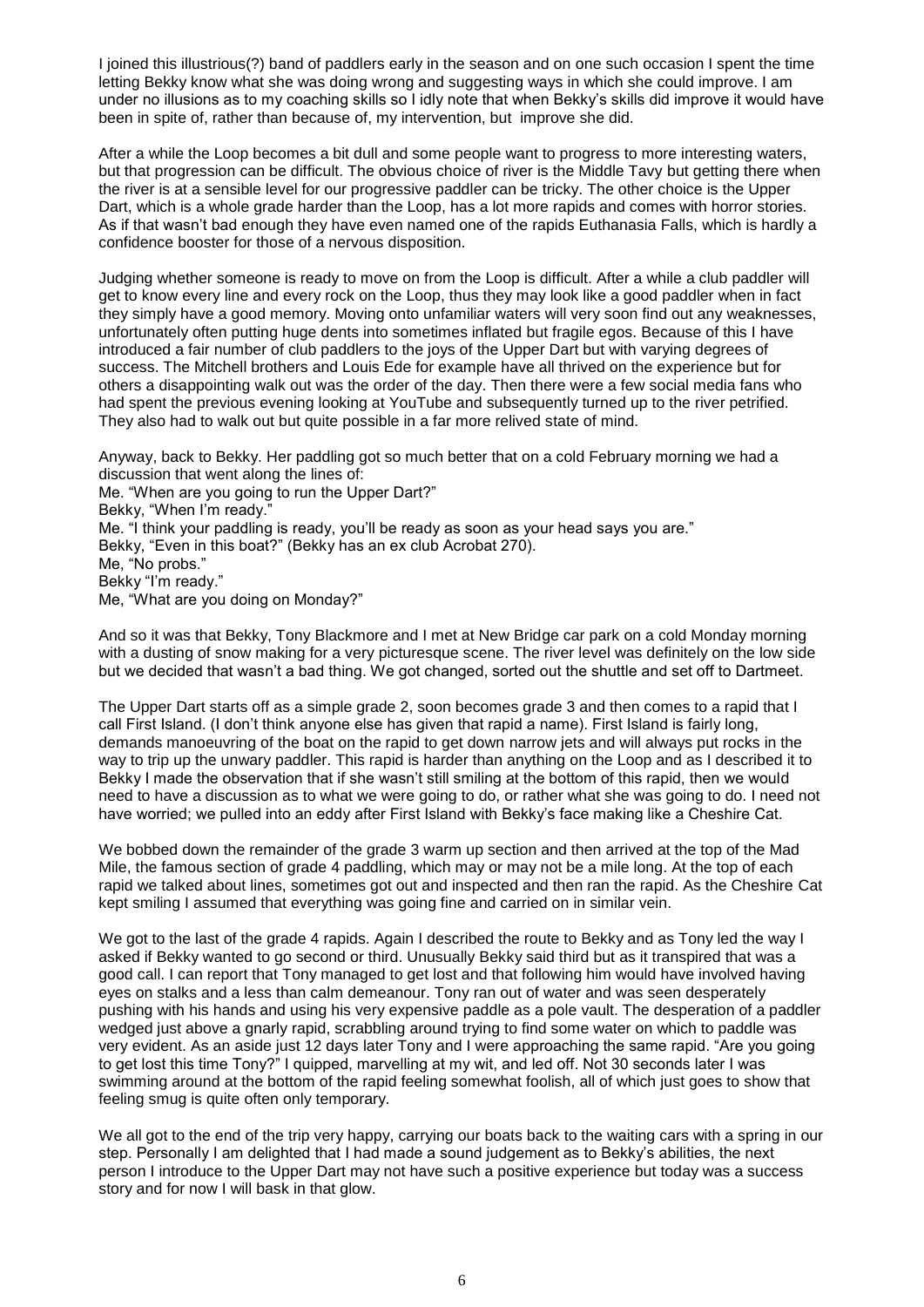I don't know how long it took Bekky to stop smiling but I do know that the Loop will never be the same for her again; such is the effect of paddling on waters better than the Loop.

I sent Bekky a draft version of this story to check she was OK with it going into print. She replied asking if I could add the following addendum. Addendum eh? How very educated.

#### **Addendum. (Bekky).**

Thank you for the very complimentary write up Clive. I personally would like to say thank you not only to Clive but also to Ken who patiently did the Loop week after week. I really enjoyed the sessions and the banter. I am also aware that there are lots of great whitewater paddlers in the club who have done similar sessions and who far surpass me. Steve H, for example, has also done the Upper this season and should definitely get credit for this. I am sure there are many others I haven't mentioned also. I'm just aware we're one big family of paddlers and I would like this year's PPCA whitewater team to be equally proud of their individual achievements. I certainly wouldn't be paddling as I am today if my fellow paddlers hadn't cheerfully fished me out of the Loop at regular intervals.

I am extremely happy that Clive ( and Tony) offered me the opportunity to do the Upper but I've also had many fun days on the Loop....... even if I did spend a lot of time swimming!

# *First Aid Course (Joy Ashford)*

The PPCA is running a one day and two day first Aid Course. The one day course is on Saturday 28<sup>th</sup> March. The two day course will be on Saturday 28<sup>th</sup> and Sunday 29<sup>th</sup> March.

The one day course cost £25. The two day course cost £50.

Venue; Wembury Scout hut. Barton Close. PL90EB (In the grounds of Wembury primary School).

This course is open to PPCA members, other canoe clubs, friends and family.

To book your place, please contact Joy Ashford at [joyashford6@gmail.com;](mailto:joyashford6@gmail.com) tel 07891221781.

Cheques made payable to 'PPCA'.

Below is a list to show the required qualifications needed by coaches.

BCU (UKCC) Level 1 Coach;1 Day

Old BCU Level 1 Coach and 'Old' BCU Level 2 Coach;1 Day

BCU (UKCC) Level 2 Coach; 1 Day

BCU Moderate Water Endorsement; 2 Days

Old BCU Level 3 Coach; 2 Days

Old BCU Level 4 Coach; 2 Days

BCU 4 Star Leader; 2 Days

BCU (UKCC) Level 3 Coach; 2 Days

#### *Curry Evenings at Mountbatten (Penny & Joy)*

We plan to run some curry evenings at Mountbatten. The first will be just after the beginning of the canoeing season on Tuesday the 21<sup>st</sup> April at 8 pm then one at the end of the canoeing season on a Tuesday in September (watch this space) and finally at Christmas booked for Saturday 5<sup>th</sup> December 2015.

Mountbatten needs numbers and needs to know if you require a vegetarian curry so you will need to book by giving £5 per person to me or Joy Ashford by Wednesday 8<sup>th</sup> April for the curry on the 21<sup>st</sup> April. All welcome so bring your friends and relatives. Don't forget to book.

Paula Jones contact [paula@beara.eclipse.co.uk](mailto:paula@beara.eclipse.co.uk) or 01364 72548 or Joy Ashford contact 07891221781.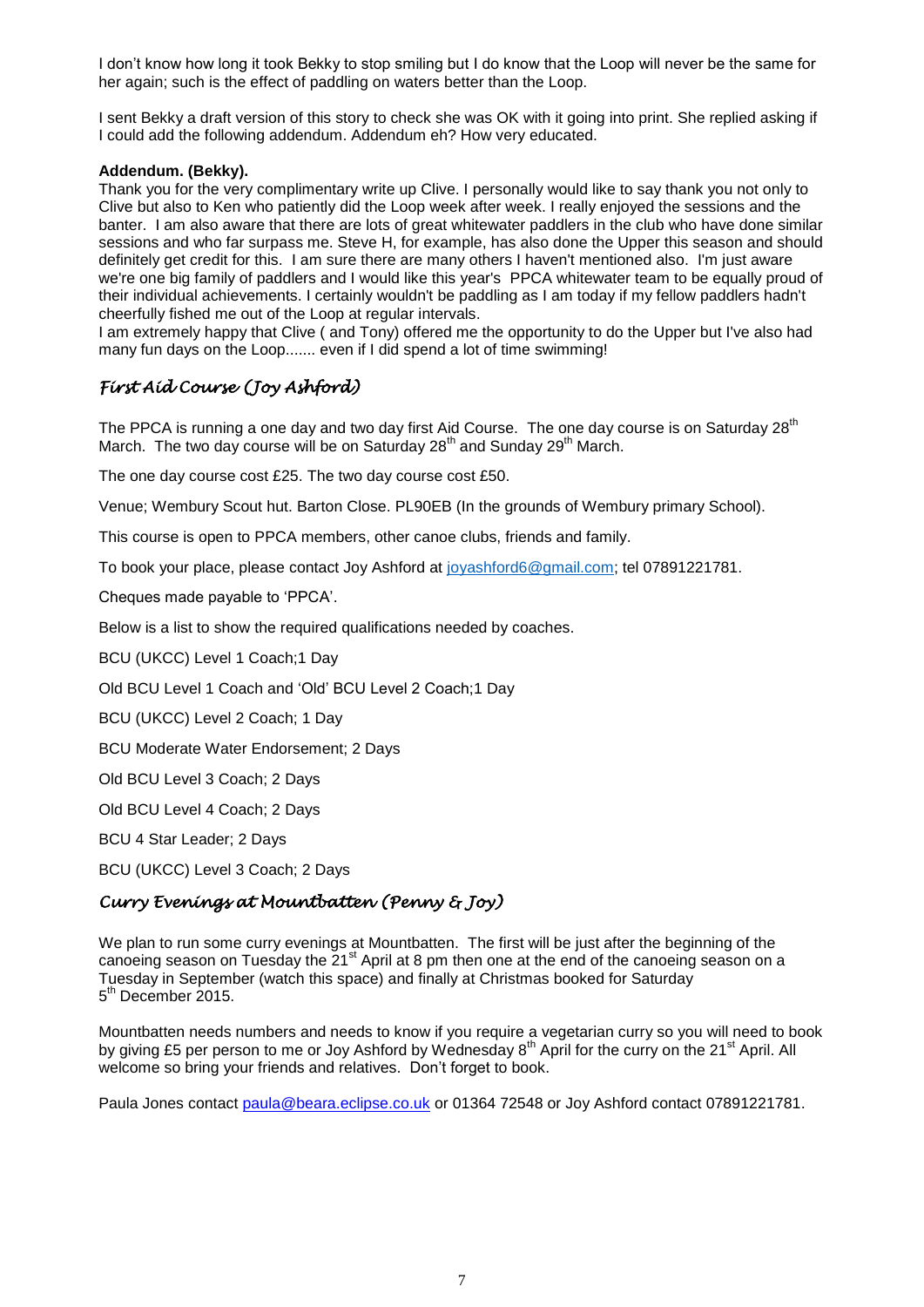# *Club Meal (Joy Ashford)*

After last year's very successful meal at the Moguls Palace, some of us thought it would be nice to organise another. So I have booked The Moguls Palace, Buckfastleigh (TQ11 0JR).

Wednesday 4th March Time 7.30pm.

For our river kayakers that's where we get off the river when we run the Lower Dart. Why a Wednesday? I hear you shout! On Wednesdays its Buffet night and you can eat as much as you like for £10.95. To book your place I would appreciate a £5 deposit per person by Sunday 22nd February (partners and family welcome).

Contact Joy on 01752 344425 or 07891221781 or [joyashford6@gmail.com](mailto:joyashford6@gmail.com)

Please pass your £5's to either Clive or Joy to book your place. (Please could I have the balance in CASH on the day and do not expect to just turn up on the night and find there is room!).

### *Website Calendar (Andy Nicholls)*

As part of ongoing improvements with the club website I have introduced the use of Google calendar. This is a simple layout and by clicking on the subject it will expand to give you more details. It also has an added bonus that the PPCA Google Calendar is public and it's possible for those with smart phones, ipads and general modern technology to follow and link this with your personal calendar. Any alterations such as change of coach etc I can do and all followers will get the update automatically meaning you will always have the most recent information available.

All you have to do is follow the little link at the bottom of the calendar on the website as shown in the picture and sign in to your google account. Where you can then choose to sync it with yours and hey presto the club calendar is always with you. If you have any problems drop me an email and I can send you a direct link to follow it. [andy@ppca-canoe-club.org.uk](mailto:andy@ppca-canoe-club.org.uk)

### *Discounts*

The following traders have been known to give PPCA members discount. If you know of any more, or find any of this information to be incorrect, please let your editor know.

*AS watersports, Exeter* 5% or 10% on production of your PPCA membership card.

*Camel Canoe & Kayaks, Wadebridge.* 10% on production of PPCA card.

*Cotswold Outdoor. (Plymouth branch only,* 15% on production of your PPCA membership card.

*Kayaks & Paddles, Plymouth,* 15% on production of PPCA membership card.

*Mount Batten Bar,* 5% on production of current Mount Batten membership card.

*Wild Things, Redruth,* 10% to club members.

#### *PPCA authors section*

### *Plymouth Sound 'View from a kayak'*

At nearly 100 pages it is a mix of history, nature, geology, paddling and photos, with as the title suggests what you can see from a kayak within Plymouth Sound. £5 a copy to club members. All of the profits split between the club and the RNLI. Contact [terryc1@blueyonder.co.uk](mailto:terryc1@blueyonder.co.uk)

### *Based on fact - Paddling stories from Clive Ashford*

A compilation of stories that have appeared in various places over the years but have now been re-edited and housed in one handy little volume. There are 22 finely crafted articles to read and there are also some lovely photos to look at. PPCA members for £5. Any profit will go to club funds. Please contact Clive, e-mail [cliveandjoy01@gmail.com.](mailto:cliveandjoy01@gmail.com)

### *For Sale*

Nordkapp (HM) sea kayak for sale. Old (Ocean cockpit ) but dry. Fibreglass. £250 or offers. Or exchange for a sea paddle. Please contact Paula Jones. Email: [paula@beara.eclipse.co.uk](mailto:paula@beara.eclipse.co.uk) or text on 07790782869 ref kayak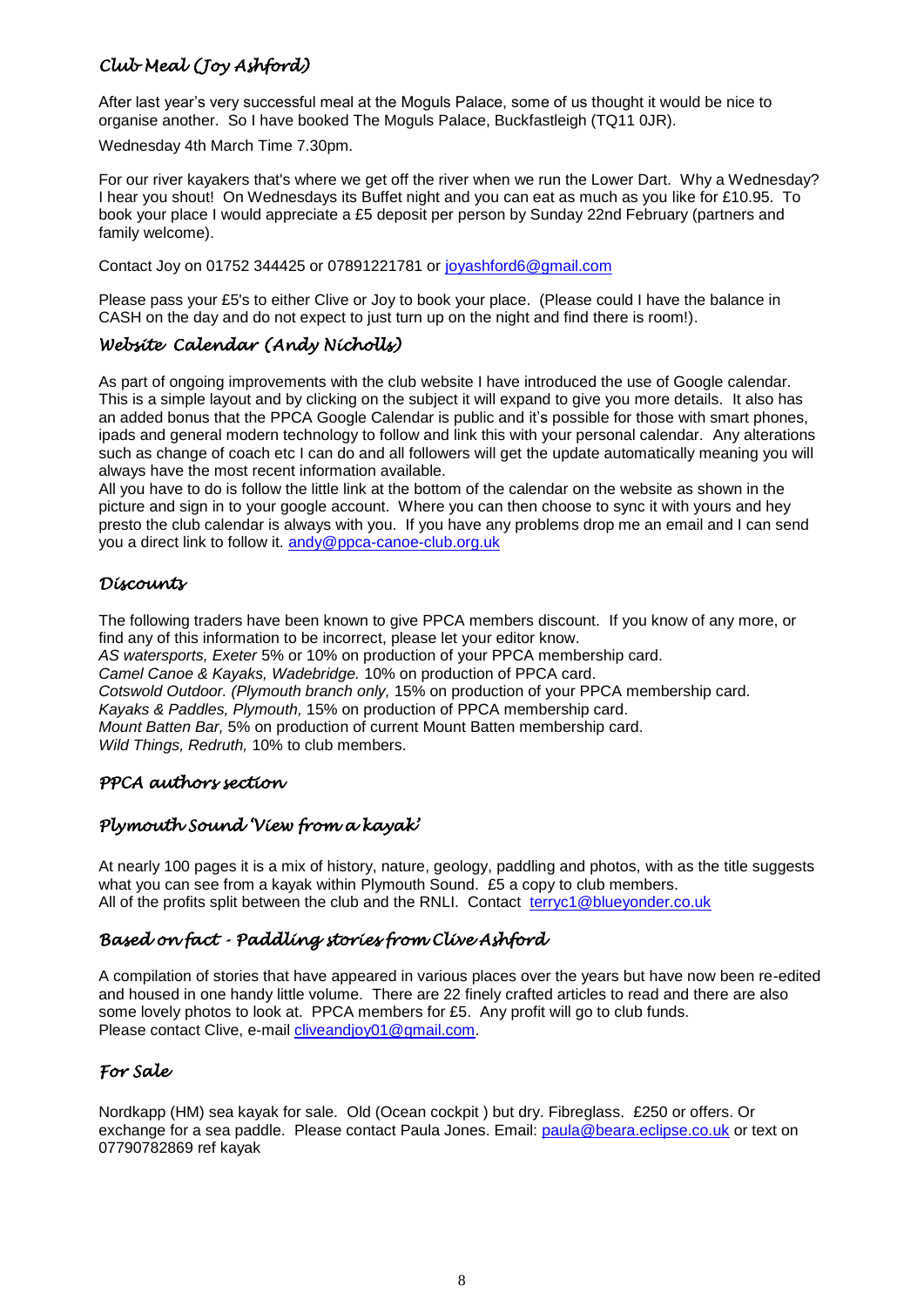### *Club Officers*

| President                 | <b>Terry Calcott</b> | 07828652775              |  |
|---------------------------|----------------------|--------------------------|--|
| Chair                     | Mike Scott           | 01752 295478             |  |
| Vice Chair                | Jenny Nicholls       | 01752 952628             |  |
| Club Leader               | <b>Andy Nicholls</b> | 07801367363              |  |
| <b>Asst Club Leader</b>   | Jane Hitchings       | 01752 691274             |  |
| Secretary                 | <b>Martin Mills</b>  | 07530004070              |  |
| Membership Sec            | Paul Hewson          | 07870276748              |  |
| Treasurer                 | John Elworthy        | 01752 823381             |  |
| <b>Equipment Officer</b>  | Alan Ede             | 07799556876              |  |
| <b>Publicity Officer</b>  | Pete Anderson        | 07958694434              |  |
| <b>Welfare Officer</b>    | Joy Ashford          | 01752 344425 07891221781 |  |
| Introductory co-ordinator | <b>Tracy Jones</b>   | 01752 510653             |  |
| Youth Development         | Damean Miller        | 01752 492761 07736033316 |  |
|                           |                      |                          |  |

Club e-mail: [PPCA@ppca-canoe-club.org.uk](mailto:PPCA@ppca-canoe-club.org.uk) (e-mails to this address goes to the club secretary).

# *Diary dates*

These diary dates are correct at time of going to print, please check the website forum or speak to the session leader for any changes nearer to the event.

**Please Note**: *River trips, final details will appear on the website forum. Meet at Plympton B&Q ready to leave at 09:00.*

| Date                         | Type of paddle                                           | Location                                                                                                      | <b>Session leader</b>       |
|------------------------------|----------------------------------------------------------|---------------------------------------------------------------------------------------------------------------|-----------------------------|
| <b>March</b><br>Sun 1, 09:00 | Intermediate river trip                                  | TBA                                                                                                           | Clive Ashford 01752 344425. |
| Sat 7, 10:00                 | Sea kayak trip<br>or an e-mail to alancede@hotmail.co.uk | TBA<br>The club sea kayaks can be booked with the Club Equipment Officer, Alan Ede, by a text to 07799 556876 | Terry Calcott 07828652775.  |
| Sat 7, 1600                  | Pool session                                             | Plympton pool                                                                                                 | Damean Miller 07736033316.  |
| Sun 8, 09:00                 | Intermediate river trip                                  | TBA                                                                                                           | Doug Sitch 07966740025.     |
| Sun 8, TBA                   | 3 star assessment                                        | TBA                                                                                                           | Clive Ashford 01752 344425. |
| Sat 14, 10:00                | Recreational paddle                                      | Mount Batten                                                                                                  | Neville Cannon 07773342787. |
| Sat 21, 10:00                | Recreational paddle                                      | Mount Batten                                                                                                  | Terry Calcott 07828652775.  |
| Sat 21, 16:00                | Pool session                                             | Plympton pool                                                                                                 | John Mitchell.              |
| Sat 28, 10:00                | Recreational paddle                                      | Mount Batten                                                                                                  | Terry Calcott 07828652775.  |
| <b>April</b><br>Sat 4, 10:30 | <b>EASTER Paddle</b>                                     | See article for details                                                                                       | Terrv Calcott 07828652775.  |

EASTER Paddle See article for details Terry Calcott 07828652775.

Tue 7, 18:00 2 Star Mount Batten Mount Batten Andy Kittle/Damean Miller 3 Star Ken Hamblin Open Ian Ruse<br>
Rec paddle Ian Ruse<br>
Terry Cal **Terry Calcott** 

Fri 10, 18:00 Open boats Mount Batten Ian Ruse 07980355019. Sat 11, 10:00 Sea kayak trip TBA Clive Ashford 01752 344425. *The club sea kayaks can be booked with the Club Equipment Officer, Alan Ede, by a text to 07799 556876*

*or an e-mail t[o alancede@hotmail.co.uk](mailto:alancede@hotmail.co.uk)*